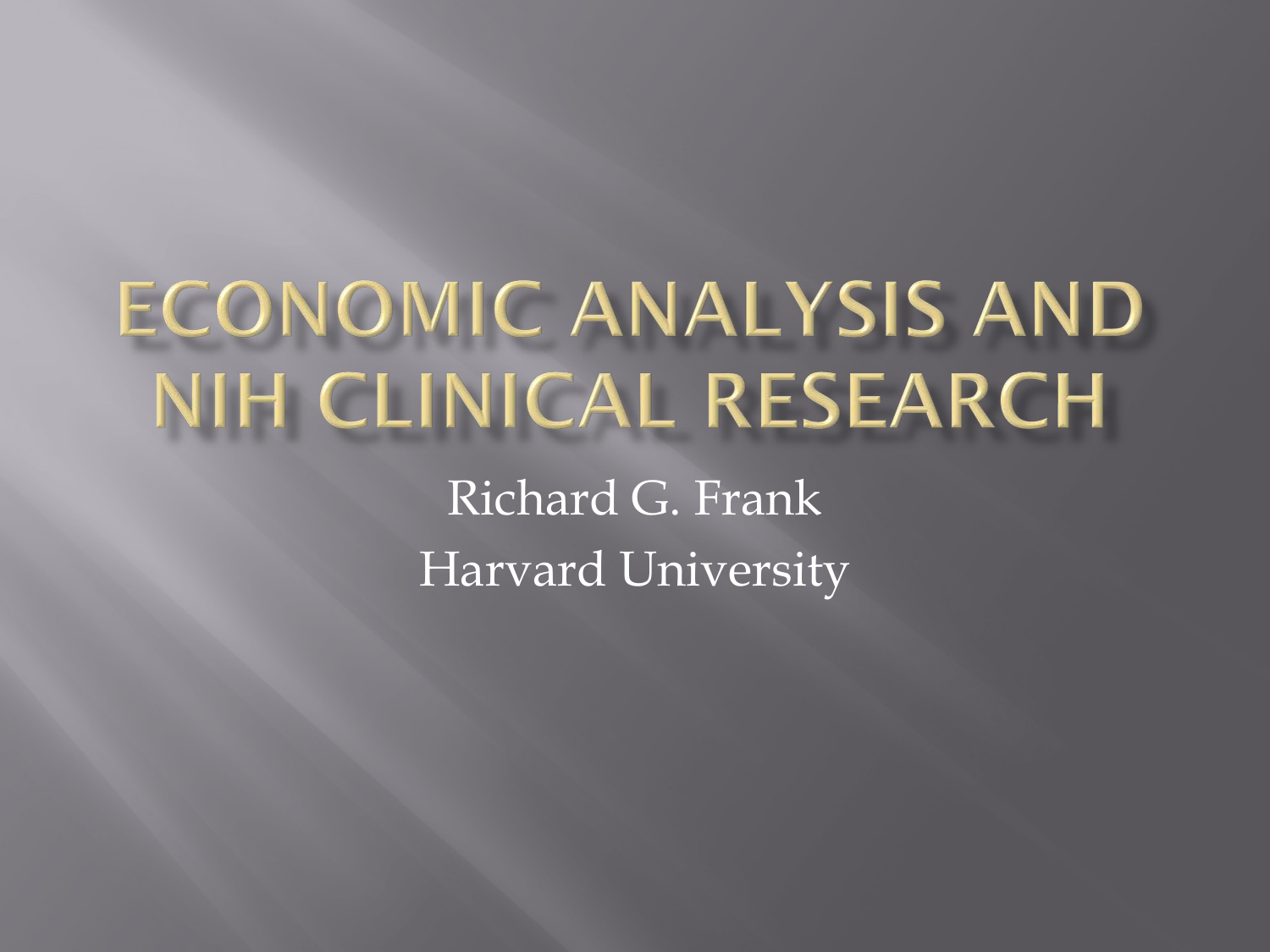#### **Economic Analysis and Clinical** Trials

- effectiveness analyses are occasionally added Economic evaluation methods such as costto clinical trials
	- **The purpose is to offer evidence on whether a new**  intervention is likely to offer an efficient use of resources relative to existing treatments
- □ Such evaluations fit into concern with a larger economic question
	- **Would introducing a particular intervention into** practice result in an improved use of resources?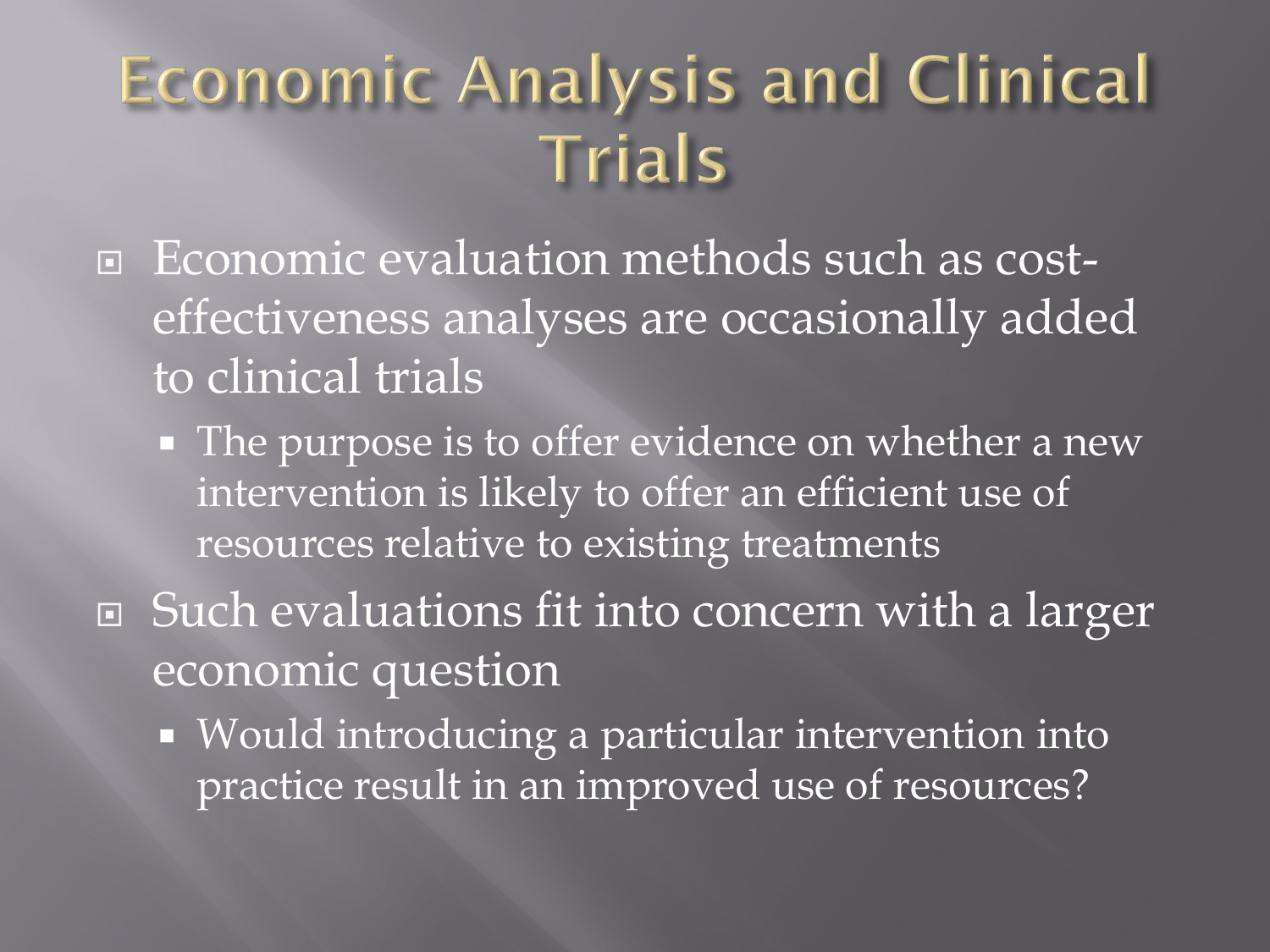#### **Cost Effectiveness and Clinical** Trials

- □ Tell us the potential a particular intervention the types of people in the trial and offers for efficient use of resources **if** used by administered according to protocol
- **□** In practice a range of patients receive specific treatments and they can differ from those observed in trials
- **□** Interventions in trials are commonly administered according to very detailed protocols at high levels of fidelity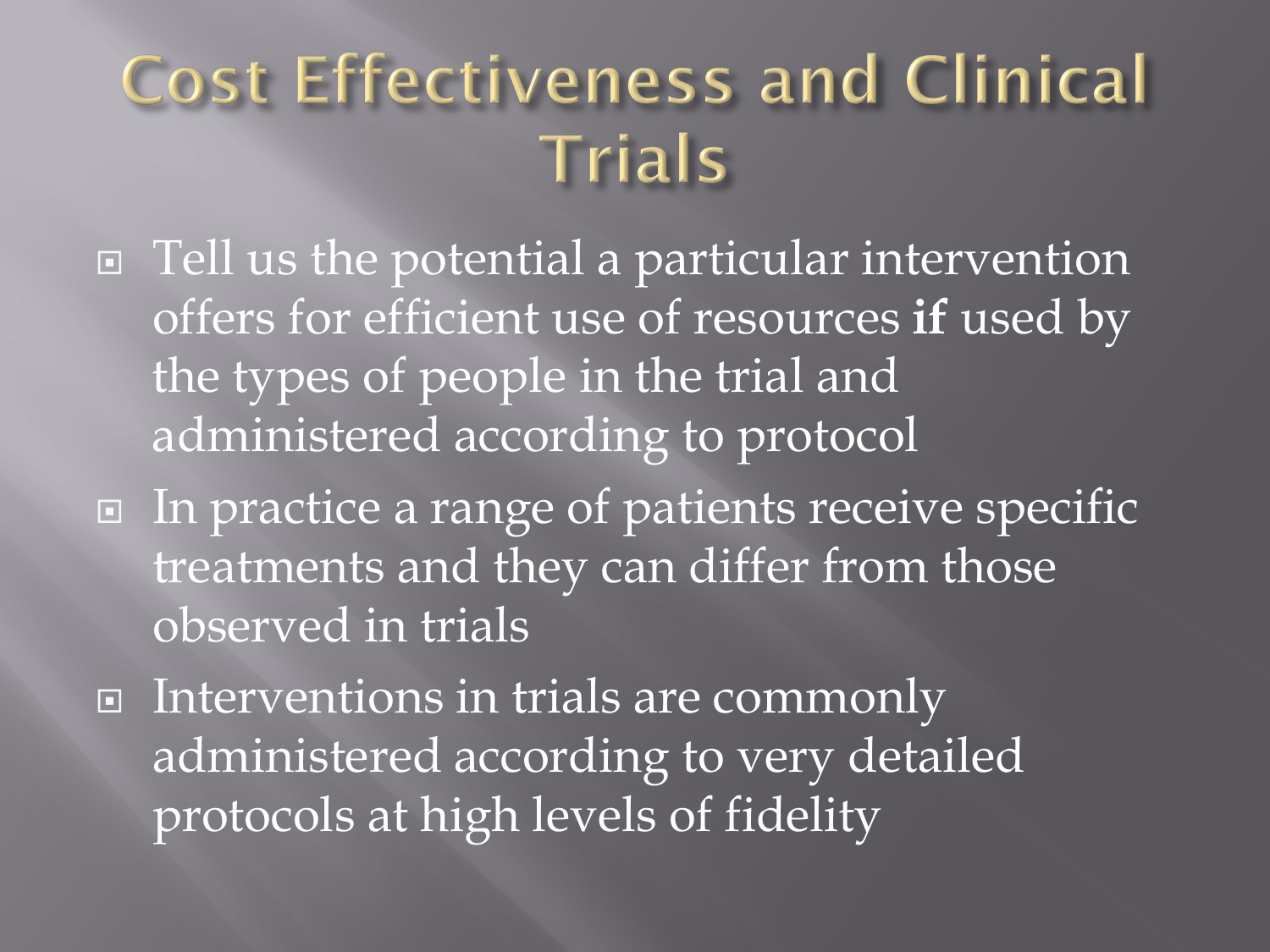#### **Applying Economic Evaluations**

- When new interventions are introduced into practice they frequently produce disappointing results with regard to cost-effectiveness
- □ Challenge in stepping beyond narrower conceptions of CEA in clinical trials is to design a trial that can provide information that will inform the design of common practice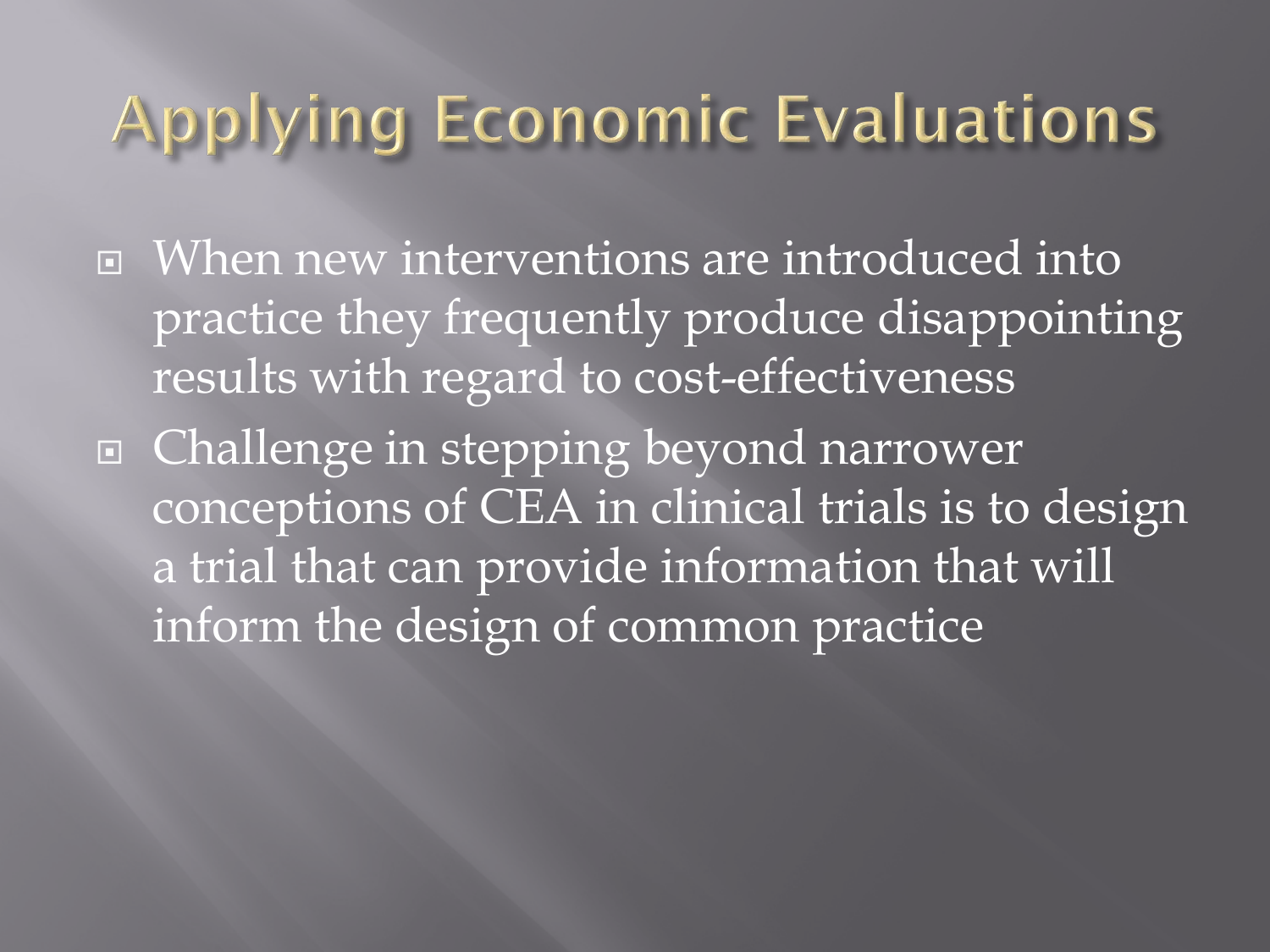# What types of information is important for efficiency in

- The segments of the patient population that are willing to engage in treatment
- Understanding heterogeneity of impacts for the population of potential patients
- intervention and which ones add costs, identifying the active ingredients of an complexity and few gains in outcome
- chronic conditions must step away from cost-□ The extent that designs aimed at multiple effectiveness results on individual illness components (heart disease and depression)